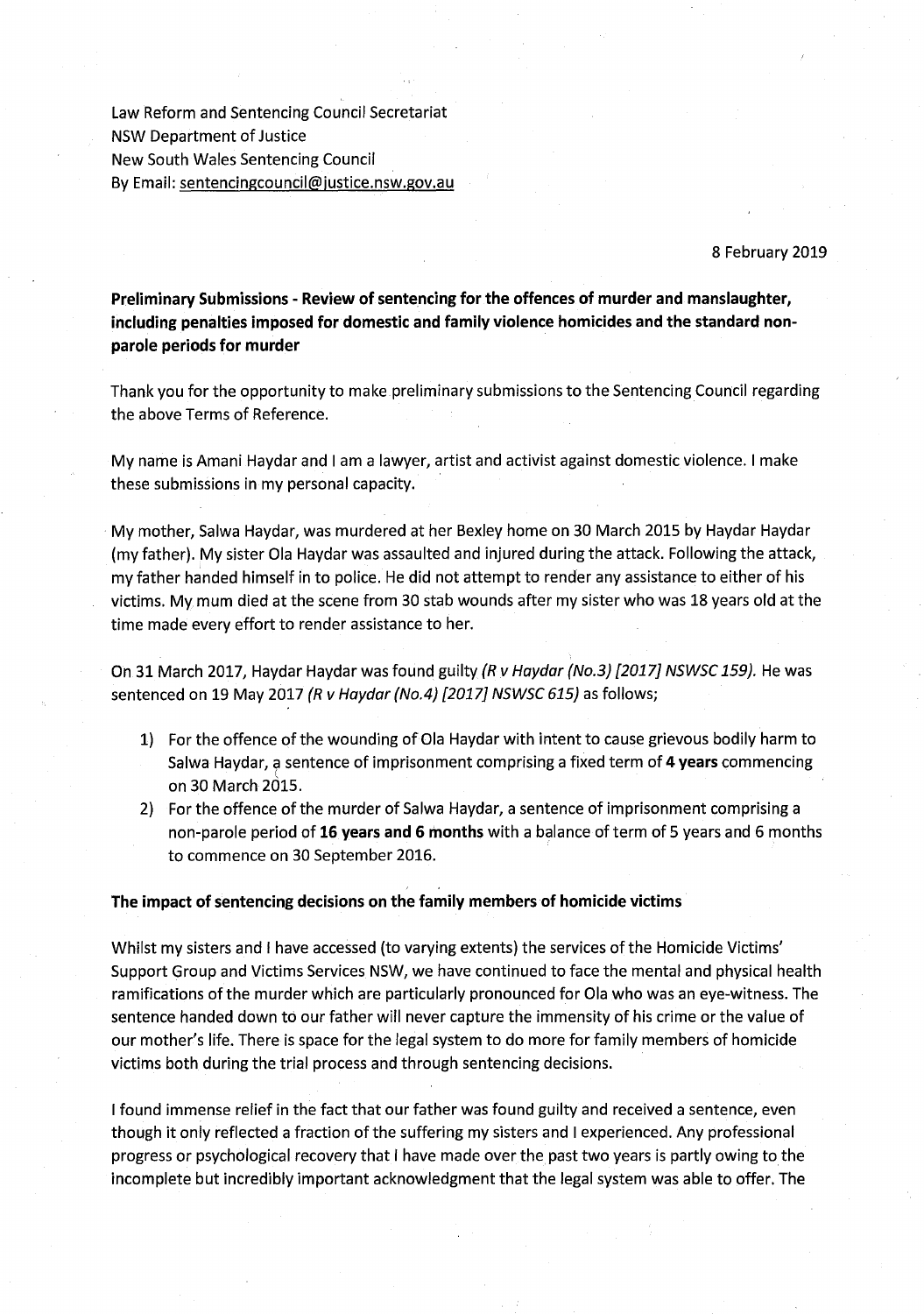belief that some justice has been achieved has allowed me to alleviate a great deal of the trauma, anxiety and depression symptoms that I experienced before the trail and in its immediate aftermath.

For this reason, I firmly believe that sentencing decisions are of the utmost importance to family members of homicide victims and can be pivotal in the process of the recovery from trauma. Following a homicide, family members of victims look to the legal system as an avenue for the restoration of a sense of control and safety<sup>1</sup>. Inadequate sentences leave a frustrating gap between what the family members have lost and any justice they might expect to see done. This gap can be understood by family members as a lack of compassion or as a reflection of society's attitudes towards the value of the victim's life, which in turn, undermines the pain and sadness felt by the victim's family. Whilst that gap can never be completely mended, more severe penalties and longer sentences in the appropriate circumstances can serve as a bridge between a person's loss and devastation and their eventual recovery. The restorative and healing role of the legal system should not be underestimated in this regard.

By better reflecting the needs and expectations of family members, sentencing decisions for these types of crimes have the potential to create a sense of justice and order for the individuals who have been most severely impacted by the crime.

## **The devastating impact of domestic and family violence on our community**

I have spent significant time over the past year participating in local initiatives against domestic violence. It is incredibly concerning but not surprising, that many women have contacted me privately to share the ways in which their lives have been affected by domestic and family violence. Further, in my capacity as an executive Board member at Bankstown Womens' Health Centre I am aware that frontline services are stretched and struggle to keep up with the demand for housing and support by women fleeing domestic violence. Women may be to report abuse for fear of violence, shame, homelessness, or even an impact on their Visa status. Domestic violence is underreported, particularly in Aboriginal and Culturally and Linguistically Diverse communities where the available services are not always culturally-sensitive or appropriate.

I would like to shed light on some of the devastating impacts of domestic and family violence on my own life;

### Health and safety

- The trauma of the murder has caused an array of metal and physical health issues. I have spent considerable time seeking counselling and working to manage my triggers, anxiety and physical health. Because memories and triggers cannot be eliminated, I must continue to manage these carefully to be able to live a positive and healthy life.
- My father's family and supporters engaged in victim-blaming and harassment before and after the trial which caused extreme distress and necessitated police involvement. My overall sense of safety has been affected by this.

<sup>&</sup>lt;sup>1</sup> Research indicates that attempts to apply alternative justice programs in cases of serious interpersonal . violence have not been successful. Researchers have reported that abusers are likely to exploit any mediations or meetings with victims as a way of further manipulating and gaslighting them.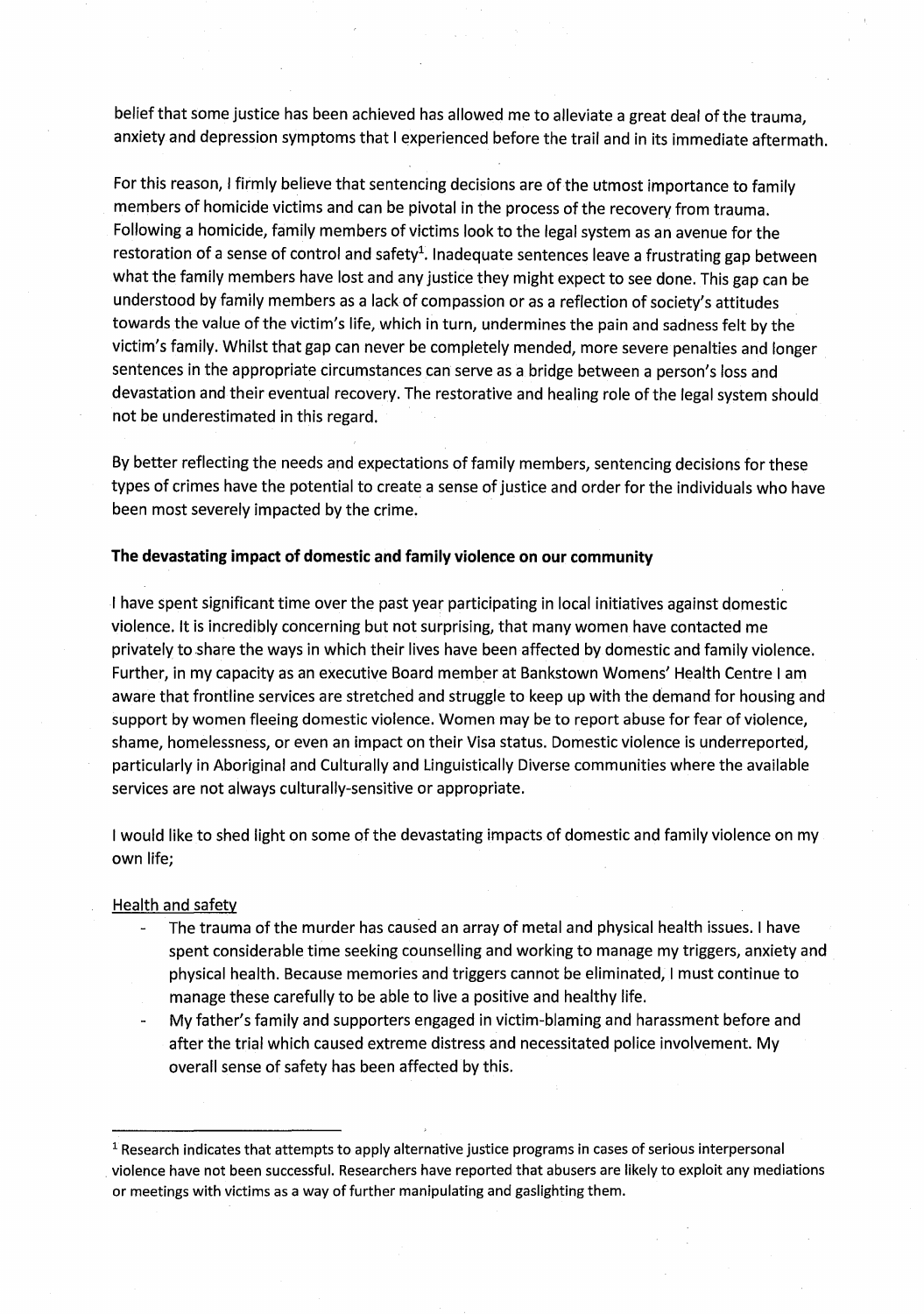- As I was pregnant at the time of the murder, the trauma placed me at an increased risk of post-natal depression. Ultimately, I was unableto properly breastfeed my newborn and struggled to find any enjoyment during that important milestone in my life.
- My children will never know their grandmother and I will have to explain why at some point in the future. Whilst my father will likely be a free man in about 15 years, the grief and anxiety caused by his actions will never fully subside.

# Financial and legal implications

- To properly grieve and support my sisters I took leave from employment prior to my planned maternity leave which affected my financial security during a time when I was already vulnerable which, in turn, prejudiced my parental leave pay entitlements (under the 'work test').
- There were considerable costs associated with housing my sisters and ensuring that they had the opportunity to continue their lives with as little disruption as possible.
- I have not yet been able to fully dispose of my mother's estate; because a conviction needed to be obtained before letters of administration could be granted (to evoke the Forfeiture Act 1995 (NSW}).
- I owned property jointly with my mother and father and I have not yet resolved the legal and practical issues that have arisen from that. We also shared bank accounts that required both my mother and father's signatures and I have not been able to access those accounts since the murder.

81 women lost their lives to violence the year that my mum was murdered, and they were all survived by friends and family who have been affected in countless ways, just as I have been and continue to be. The devastation is long-lasting and exponential; it outlives the sentences that have been imposed for these crimes.

**The principles that courts apply when sentencing for these offences, including the sentencing** · **principles applied in cases involving domestic and family violence** 

. Some sentencing principles cause family members of domestic violence homicide victims a great deal of agony; they primarily arise in relation to the application of the Section 21A of the Crimes (Sentencing Procedure) Act 1999.

It is peculiar that an offender's character is often construed positively in cases of domestic violence homicides. The considerations listed as mitigating factors in section 21A(3)(e), (f) and (g) do not seem to reflect the reality of abuse. I believe this is an area where there is significant room for improvement.

Firstly, a lack of a prior record does not indicate that the offender is less culpable or dangerous. According to the Duluth model<sup>2</sup> of power and control, this might instead indicate that prior to the homicide, the offender was so in control of the Victim that he did not previously feel the need to resort to violence. Alternatively, the power and control exercised by the offender may have prevented the victim from contacting the police to report violent incidents.

<sup>&</sup>lt;sup>2</sup> See for instance, https://www.theduluthmodel.org/wheels/understanding-power-control-wheel/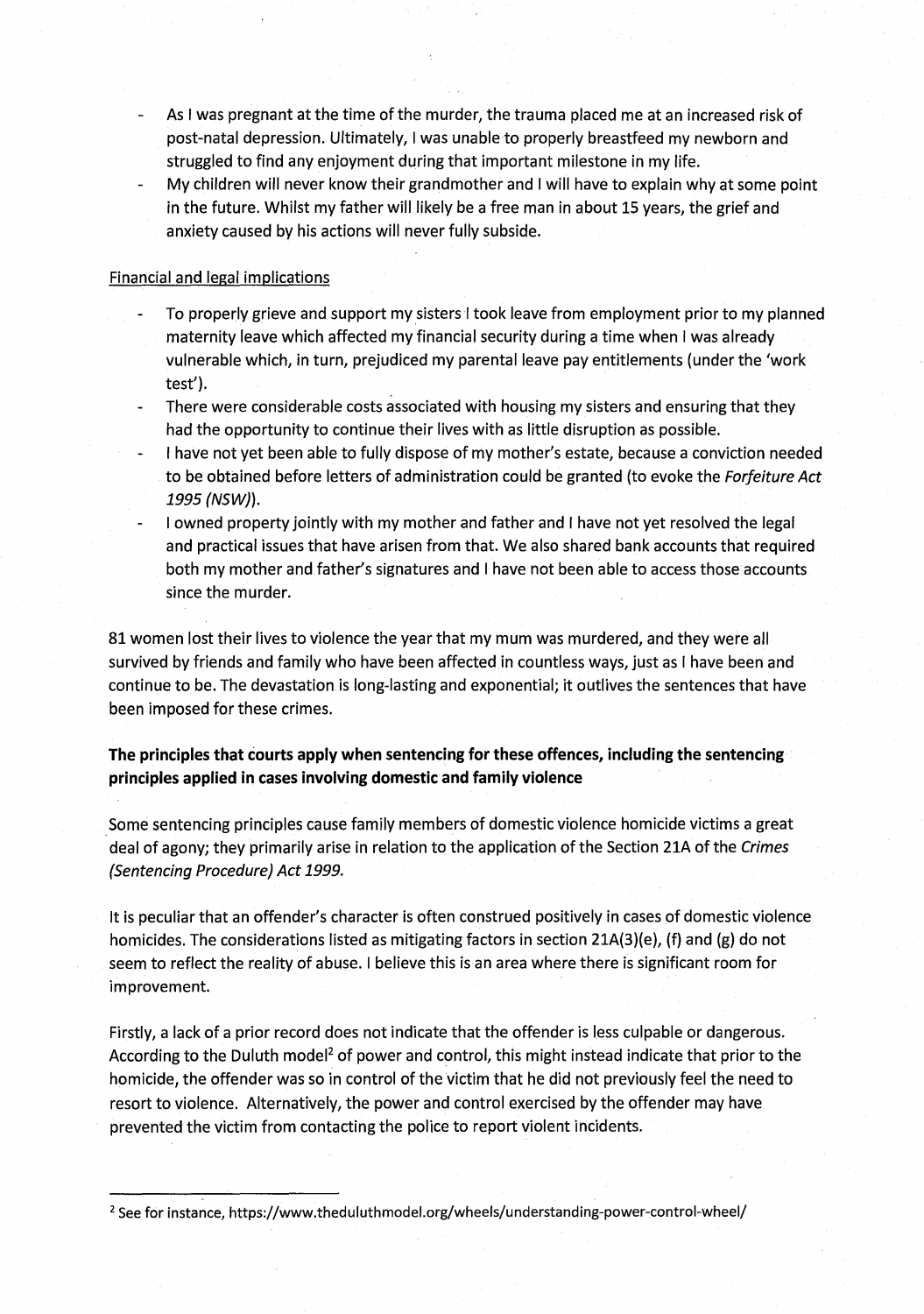Further, the weight given to a lack of prior convictions or the perception that the offender is of good character can also be attributed to the nature of non-violent forms of abuse. Emotional abuse can be subtle and long-term and is not yet captured by legislation in New South Wales. It is seen to be more benign and less traumatic, even though frontline organisations and advocates have stated that it can be more devastating that physical violence.

A large proportion of domestic violence homicides occur with no prior reported history of violence<sup>3</sup>; however, media reports invariably indicate that there is some form of abuse during the relationship between the offender and the victim and in the lead-up to the homicide. It is unfair for the factors in Sections 21A (3) (e), (f) and (g) to be construed in favour of the offender when the target of the abuse - the person most qualified to give evidence about the offender's character - is dead. In many cases the offender's perceived good character has contributed to his ability to disguise and deny the abuse or discredit the victim.

Accordingly, the following should be considered:

- The perceived good character of the offender is often instrumental in their abuse and
- enables them to get away with it for a longer period;
- Emotional abuse and other invisible, non-physical forms of abuse can be as harmful as physical violence and contributes to long-term PTSD in survivors;
- That emotional abuse and other non-physical forms of abuse are an underreported and significant factor in a large proportion of homicides but are not fully captured in legislation in NSW. There cannot be a conviction for behaviours and forms of abuse that are not currently illegal.

The perception of good character is often weaponised against family members of the victim, as was· the case during my father's trial. By repeatedly asserting that our father was of "good character" without "any record" our father's family attempted to guilt and shame us for cooperating with prosecutors, giving evidence and reading out victim impact statements. I respectfully submit that the law and its application by the judiciary should not unwittingly enable this kind of behaviour.

Further, some commentators have indicated that domestic violence is a gateway crime.<sup>4</sup> It should be a matter of concern (rather than mitigation) during the sentencing process that an offender's first conviction occurs in a domestic violence setting and this is a factor that seems to increase the likelihood that the offender will engage in future crime.

Lastly, but importantly, any assessment of the factors in Section 21A should never lead to a reduction of the offender's sentence on the basis that the victim was his partner or ex-partner. This is completely out of step with social expectations about the inherent value of women's lives. The implied assertion that an offender would only chose to harm a partner and is therefore unlikely to re-offend is of little comfort to the public and is of no value to the family of the victim. Instead, these facts ought to be taken as an indication of how repugnant the crime is, given that it constitutes an abuse of trust. It would be more appropriate, for instance; if the murder of a partner or ex-partner should were characterised as an aggravating factor in accordance with section 21A (2)(eb) and (k).

3 Review of Domestic and Family Violence Deaths in the ACT, 2016, page 3.

<sup>4</sup> Jenna Price, Sydney Morning Herald, Is domestic violence a gateway crime? 25 January 2017 · ( https ://www.smh.com .au/lifestyle/is~domestic~violence-a-gateway-crime~20170124-gtxn3t.html)

<sup>(</sup>https://www.cmtedd.act.gov.au/\_\_data/assets/pdf\_file/0003/864714/DVPC-Review-of-Domestic-and-Family-Violence-Deaths.pdf)